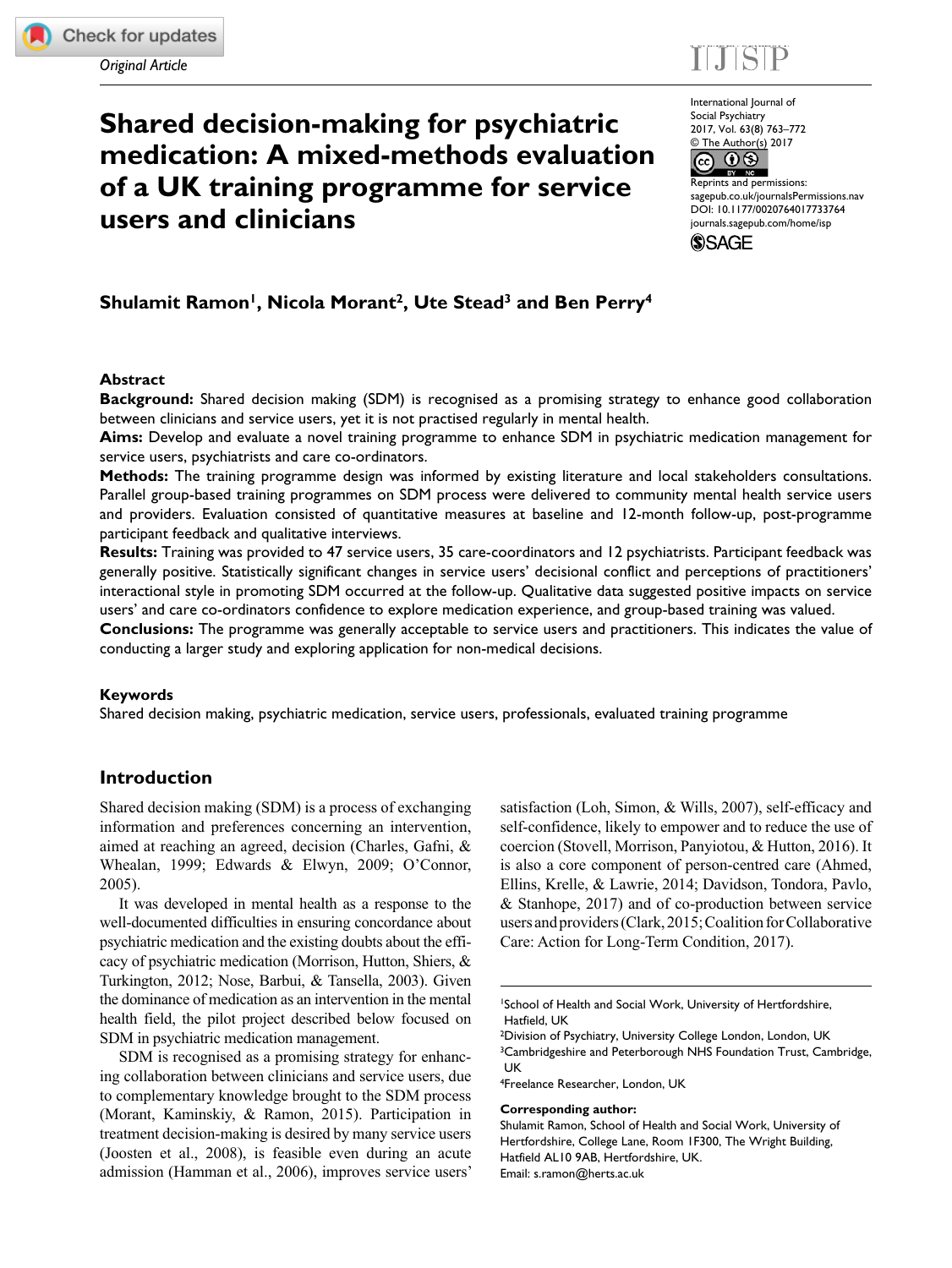|                                           | <b>Service users</b>                                                                                                                                                                                                                                                                                                        | Psychiatrists                                                                                  | Care co-ordinators*                                        |  |
|-------------------------------------------|-----------------------------------------------------------------------------------------------------------------------------------------------------------------------------------------------------------------------------------------------------------------------------------------------------------------------------|------------------------------------------------------------------------------------------------|------------------------------------------------------------|--|
| Participants                              | Total 47                                                                                                                                                                                                                                                                                                                    | Total 12                                                                                       | Total 35                                                   |  |
| Facilitators                              | Service user and psychiatrist                                                                                                                                                                                                                                                                                               | Service user and<br>psychiatrist                                                               | Service user and psychiatric<br>nurse                      |  |
| Number and<br>duration of sessions        | 4 sessions of 2 hours at fortnightly<br>intervals                                                                                                                                                                                                                                                                           | 3 sessions of 1.5 hours at<br>2 sessions of 2 hours one<br>monthly intervals<br>month apart    |                                                            |  |
| Follow-up offered                         | Follow-up session one month<br>later.<br>Additional bi-monthly support<br>groups offered                                                                                                                                                                                                                                    | Whole-team follow-up sessions offered at 2 -3 monthly<br>intervals for up to 12 months.        |                                                            |  |
| Core content                              | The concept and process of shared decision-making.<br>Facilitators of and barriers to shared decision-making.<br>٠<br>Accessing and evaluating information about medication.<br>Alternatives to medication.<br>Issues around coming off medication.<br>٠<br>The ShiMME website and three shared decision-making forms.<br>٠ |                                                                                                |                                                            |  |
| Additional content<br>for specific groups | Well-being and assertiveness.<br>٠<br>IT sessions (in computer suite).<br>٠<br>Input from Trust pharmacist.<br>٠                                                                                                                                                                                                            | Critical issues in<br>managing psychiatric<br>medicine in collaboration<br>with service users. | Adopting the role of a<br>shared decision-making<br>coach. |  |

**Figure 1.** Format and content of ShiMME training programmes.

\*The care co-ordinators' group included nurses, occupational therapists, psychologists, support workers, peer workers and other practitioners. # Training groups in each location were amalgamated for support groups.

At present, there is only a small number of known randomised controlled trial (RCT) studies on mental health SDM (Hamann et al., 2011; Loh et al., 2007; Stovell et al., 2016), but there is a growth in researching attitudes to it of service providers and users (Eliacin, Salyers, Kukla, & Matthias, 2015; Puchner et al., 2016) of different age groups (O'Neal et al., 2008; Simmons, Hetrick & Jorm 2010) and in developing decision-making aids (Deegan, 2010).

Previous interventions on SDM in psychiatric medication management targeted either prescribers (Priebe et al., 2007) or service users (Deegan, Rapp, Holter, & Riefer, 2008). Yet as change may best be achieved by simultaneously targeting *all* those involved in this process this project aimed to develop and evaluate the feasibility, acceptability and impact of training for service users, psychiatrists and care co-ordinators (who may come from nursing, occupational therapy or social work) to encourage SDM in the prescription and management of psychiatric medication, focusing on people with long-term mental ill health (see Figure 1).

Specific objectives were as follows:

1. Develop a training programme designed to promote SDM processes in psychiatric medication management, based on existing literature and consultations with relevant stakeholders.

- 2. Deliver this training separately to groups of service users, psychiatrists and care co-ordinators in adult community psychiatric settings.
- 3. Investigate the impact of the training on enhancing the application of SDM at medication reviews by applying a mixed-method process and outcome (detailed below).

# **Methods**

## *Setting*

The project was guided by participatory principles (Reason & Bradbury, 2008), and conducted in community services for adults with long-term mental health problems of an East of England National Health Services (NHS) Trust. Ethical approval was obtained from the local NHS Research Ethics Committee.

# **Intervention design**

A scoping search of internationally published, grey literature, and Internet material on SDM was conducted. Local stakeholder consultation took place via focus groups with service users, psychiatrists, and care co-ordinators (total *N*=53). Discussions centred on current decision-making practices in psychiatric medication, preferences for how this could be improved, perceived facilitators and barriers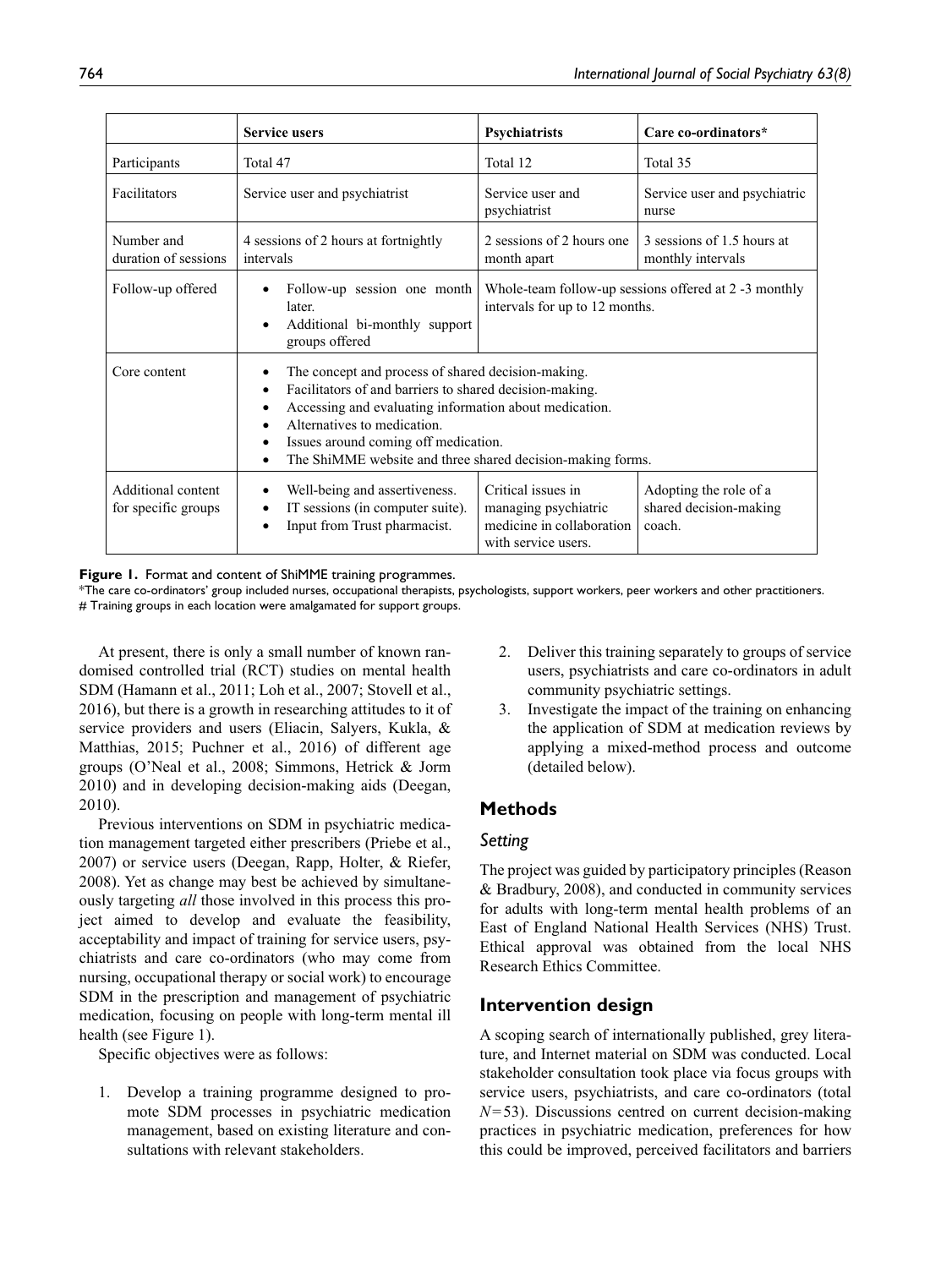

**Figure 2.** Study Design.

and suggestions for the content and format of the training intervention. (see Kaminskiy, Ramon & Morant, 2013; Stead, Morant, & Ramon, 2017).

A working group with service users trainers (i.e. people who use mental health services, trained to offer training to providers and service users), practitioners and researchers developed the training programme format, content, materials, and decision aids. This included designing a web-site containing training support materials, links to other relevant resources, four videos of medication-related consultations played by trained actors and forms to support and record SDM processes (preferences, priorities and feedback).

# **Intervention format, content and delivery**

Training was delivered to separate groups of service users, psychiatrists and care co-ordinators, providing a safe environment for open discussion among peers and addressing their specific training needs, by a professional and a service user trainer. Group sizes ranged from 2 to 12; a variety of group-based and participatory learning techniques were employed. The core content was the same for all groups, and focused on the process of SDM. Stakeholders' groups-specific variations are shown in Figure 1; the most important of which is the focus on assertiveness in the training for service users. Training sessions were delivered at fortnightly or monthly intervals to allow individual selfstudy using web-site materials, opportunities to implement new skills in practice, and access to additional user-trainer support for service users. Training groups were held throughout 2013 in the Trust's and University locations.

#### *Participants and recruitment*

Service user inclusion criteria were as follows: being in the care of Rehabilitation and Recovery services for at least 6months; having one or more of the diagnoses of schizophrenia, bi-polar disorder and depression, taking any psychiatric medication (antipsychotics, mood stabilisers, anti-depressants or anxiolytics) currently and for at least 6months previously, selected for participation by a member of their clinical team, having capacity to consent, able to speak and understand English without an interpreter, and aged 18–65.

Suitable potential participants were sent an initial invitation letter by members of their clinical team, who were available for preliminary discussions. Interested service users were then provided with more information by researchers. Training was offered to all psychiatrists and care coordinators who prescribe, monitor or discuss medication with this group of service users.

## *Data collection*

As the study aimed to design and evaluate a novel intervention, a randomised design was considered premature for this early stage of development (Craig, Dieppe, & Macintyre, 2008). The intervention was evaluated within a multimethod process and outcome-oriented approach within a before and after, uncontrolled design (see Figure 2). This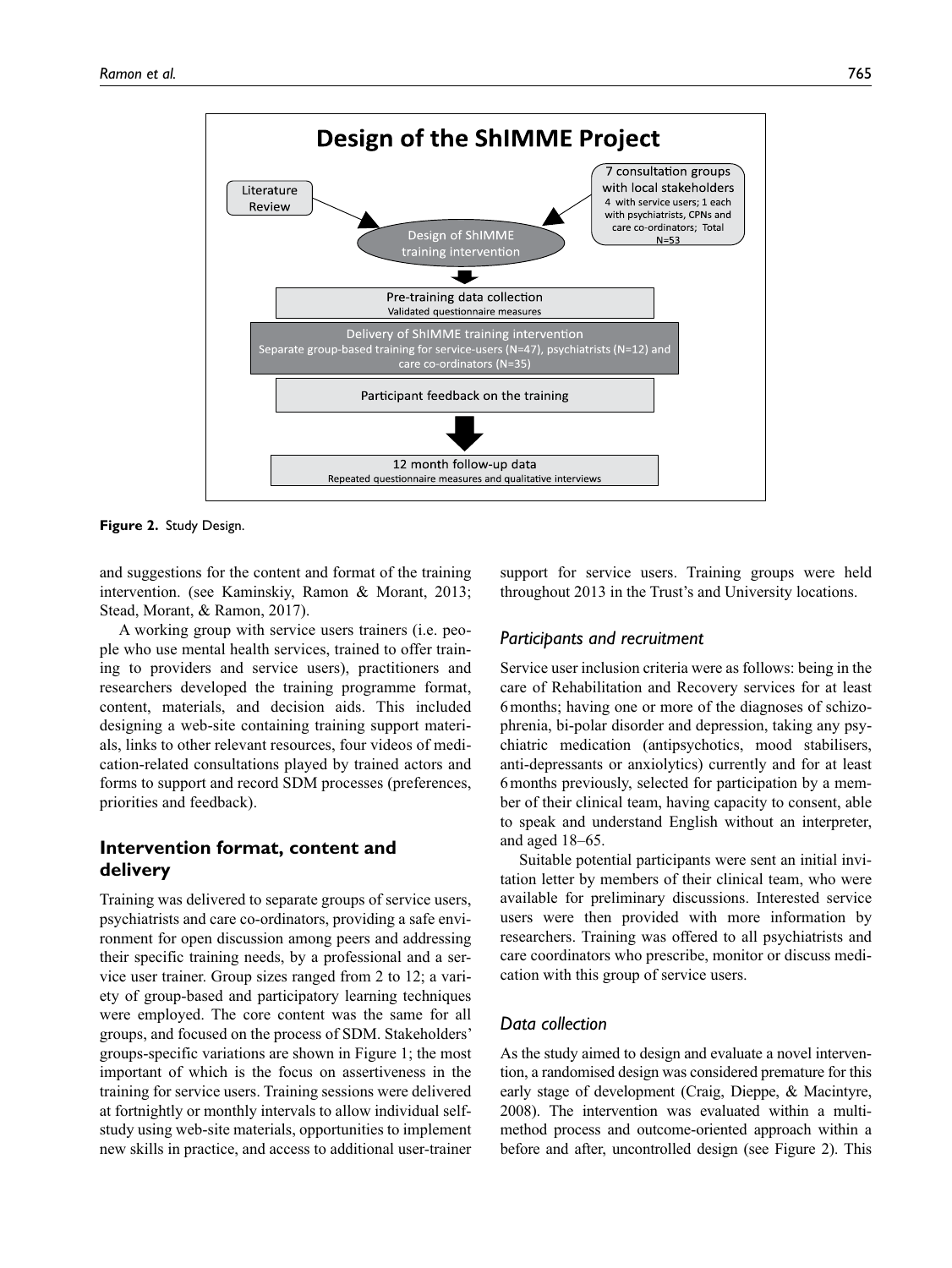assessed the impact of the training on medication decisionmaking; feasibility, acceptability and participant experiences of the training programme; and cost effectiveness. At the end of the training programme, participants were asked to anonymously evaluate the value of the training for them. As the training lasted for a short duration, an evaluation of the outcomes at that stage was premature.

1. Quantitative measures.

In line with recommendations for evaluating SDM (Joosten et al., 2008), multiple relevant outcomes were assessed. Measures were completed at pre-training baseline and again at the 12months follow-up point.

Service users completed the following measures:

- 1. The 16 items Decision Conflict Scale (DCS, O'Connor, 2005) measure of service users' views their medication decisions, with 5 related subscales assessing: access to information, values clarity, feelings of support, certainty in decision and whether the decision is likely to be implemented. This tool is well validated, sensitive to changes following decision support interventions (O'Connor et al., 2009), and applicable in mental health settings (Bunn & O'Connor, 1996).
- 2. The 12-item 'Scale to assess therapeutic relationships in community mental health care' (STAR) (McGuire-Snieckus, McCabe, Catty, Hansson, & Pribe, 2007). Participating psychiatrists and care co-ordinators completed the STAR clinicians' version in relation to two service users whose medication management they regarded as 'problematic' and 'very satisfactory' at baseline and at 12months follow-up. For the statistical tests applied, see introduction to the data analysis section.
- 3. The 12-item OPTION scale (Elwyn, Edwards, & Wensing, 2003) was adapted to assess service users' self-report of whether clinicians' interactive styles promoted SDM.
- 4. Two ratings of decision-making in preferred and current medication management practice were obtained using the single item Control Preferences Scale (CPS; Degner et al., 1997), asking respondents to endorse 1 of 5 statements ranging from decision-making entirely by the doctor to decisionmaking entirely by the service user.
- 5. Attitudes to taking medication were assessed using the Drug Attitude Inventory (DAI short version; Hogan, Awad, & Eastwood, 1983).
- 2. Qualitative measures.

*Training intervention feasibility, acceptability and participant experiences.* Participants' anonymous written feedback on

the training programme via fixed-format, and open questions were completed after each session, and immediately after programme completion. These asked what participants hoped to learn from the programme, views on its content, impact, practical aspects, teaching methods and support materials.

To gain greater understanding of participants' experiences and the perceived impacts of the training programme, we also conducted semi-structured interviews with sub-samples of service users  $(n=12)$ , psychiatrists  $(n=6)$  and care co-ordinators  $(n=11)$  at 12 months follow-up. Service users were interviewed by service users trained in interviewing, while professionals were interviewed by academic researchers. Questions focused on professional-client discussions about medication following the intervention, changes to medication and impacts on well-being, evaluation of the intervention and suggestions for improvements.

3. Cost effectiveness.

Socio-demographics and service use information were obtained at baseline and 12month follow-up using the Client Sociodemographic Service Receipt Inventory (CSSRI) (Chisholm et al., 1999), analysed by an experienced health economists team, alongside unit cost information.

## *Data analysis*

Quantitative outcome data were analysed using paired *t* tests or non-parametric within-subject tests where appropriate, to compare pre-training and follow-up scores (DCS, OPTION, STAR, and DAI measures). CPS data were analysed using Pearson's exact chi squared test. For all tests, *p* values of <0.05 were considered significant. Written feedback data were collated for descriptive analysis. Qualitative data from semi- structured interviews were transcribed verbatim, and analysed using thematic analysis (Braun & Clark, 2006). To assess health economic impacts, total costs of the intervention per person were estimated. Service use costs (health/social services and medication) in the year before and following the intervention were obtained by combining CSSRI data with unit cost information (Curtis, 2009).

## **Results**

## *Participant characteristics*

In all, 47 service users, 35 care co-ordinators and 12 psychiatrists participated in our training programme. Attendance, demographic, clinical and professional characteristics of service user and practitioner participants are shown in Tables 1 and 2. Attendance at training sessions was generally high across all groups. Service users had a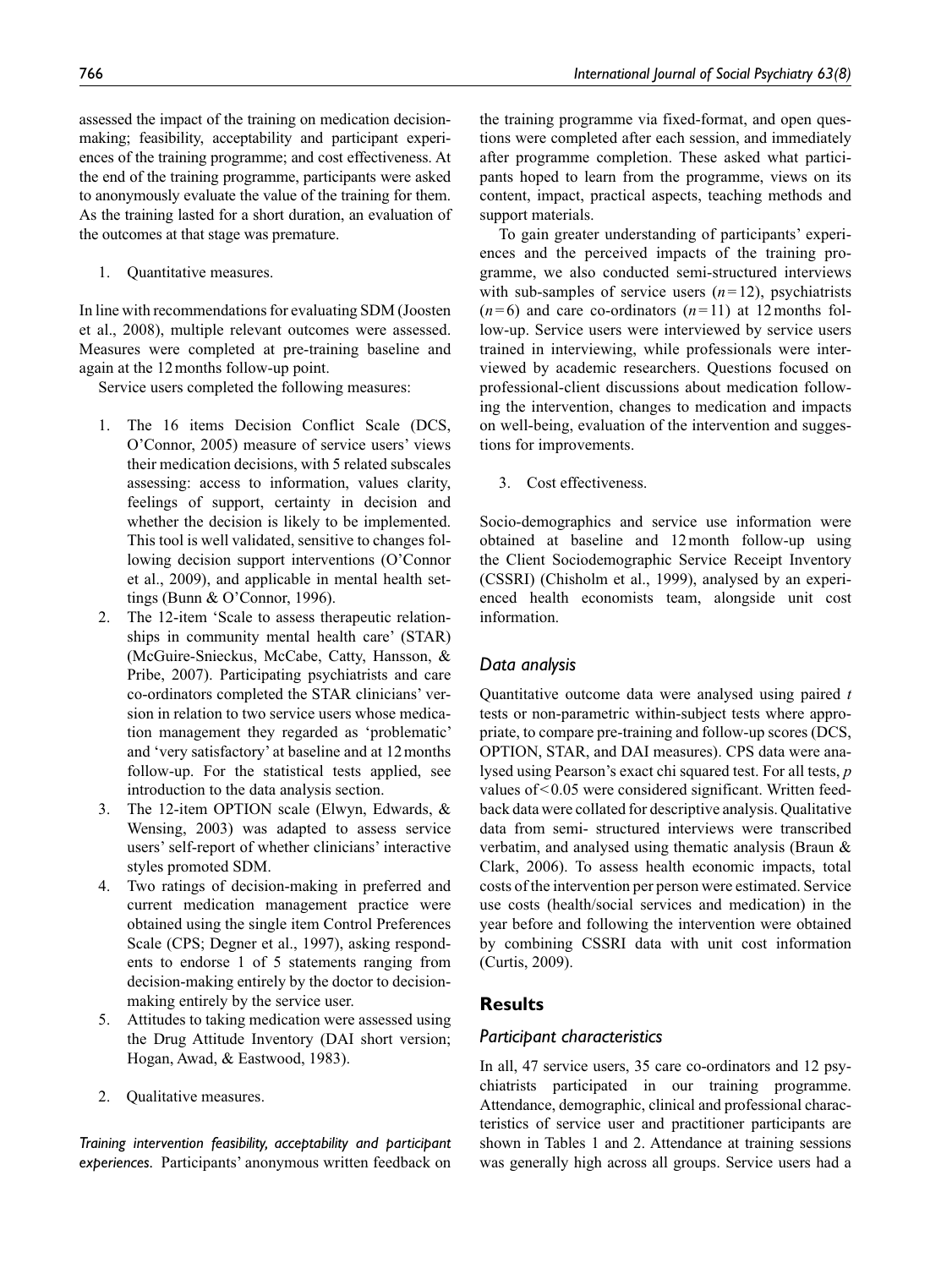| Gender                                                 |                    | Employment*                                     |                               |
|--------------------------------------------------------|--------------------|-------------------------------------------------|-------------------------------|
| Female                                                 | $n = 22(47%)$      | • Paid/self-employed                            | $n = 3(6%)$                   |
| Male<br>٠                                              | $n = 25(53%)$      | Voluntary employment                            | $n = 7(14%)$                  |
|                                                        |                    | Unemployed<br>$\bullet$                         | $n = 25(50\%)$                |
|                                                        |                    | Student (inc part time)                         | $n = 4$ (8%)                  |
|                                                        |                    | Age related retirement                          | $n = 4$ (8%)                  |
| Mean age                                               | 48.0 years         |                                                 |                               |
| <b>Ethnicity</b>                                       |                    | In receipt of state benefits:*                  | $n = 43(92%)$                 |
| White                                                  | $n = 42(89%)$      | • Disability living allowance                   | $n = 39(83%)$                 |
| <b>Black</b>                                           | $n = 1$ (2%)       | Employment support allowance                    | $n = 9(19%)$                  |
| Asian                                                  | $n = 0$            | Income support                                  | $n = 20$ (43%)                |
| Other                                                  | $n = 3(6%)$        | Housing benefit                                 | $n = 19(40%)$                 |
| No data                                                | $n = 1$ (2%)       | Other<br>$\bullet$                              | $n = 6(13%)$                  |
| Marital status                                         |                    | Diagnoses*                                      |                               |
| • Single/unmarried                                     | $n = 26(55%)$      | • Schizophrenia/ schizo-affective/<br>psychosis | $n = 28(60%)$                 |
| Married<br>٠                                           | $n = 10(21%)$      | • Depression                                    | $n = 12(26%)$                 |
| Separated                                              | $n = 1$ (2%)       | Bipolar affective disorder                      | $n = 9(19%)$                  |
| Divorced                                               | $n = 9(19%)$       | Anxiety                                         | $n = 4(9%)$                   |
| No data                                                | $n = 1$ (2%)       | Personality disorder                            | $n = 5$ (11%)                 |
|                                                        |                    | <b>PTSD</b>                                     | $n = 4(9%)$                   |
|                                                        |                    | Other<br>$\bullet$                              | $n = 9(19%)$                  |
| Education                                              |                    | Length of contact with mental                   | Mean                          |
| Tertiary/further<br>$\bullet$                          | $n = 30(64%)$      | health services                                 | 17.2 years                    |
| Secondary<br>٠                                         | $n = 14(30%)$      |                                                 |                               |
| Primary or less                                        | $n = 1$ (2%)       |                                                 |                               |
| No data<br>$\bullet$                                   | $n = 2$ (4%)       |                                                 |                               |
| Number of sessions offered<br>in training intervention | $4 \times 2$ hours | Attendance                                      | 37 of 47 (79%)<br>attended at |
| Number of cohorts training<br>delivered to             | 6                  |                                                 | least 3 sessions              |

|  |  | Table 1. Demographic characteristics and attendance of the service user group ( $N = 47$ ). |  |  |  |
|--|--|---------------------------------------------------------------------------------------------|--|--|--|
|--|--|---------------------------------------------------------------------------------------------|--|--|--|

*Source*: Stead et al. 2017 (Psychiatric Bulletin).

high level of formal education, very few were in work; the majority were in receipt of state benefits, had long histories of service contact (17.2years on average) and were high users of medication (5 medications on average, of which 3 were for mental health problems). Twenty service users (43%) took mood stabilisers, 21 (45%) took antidepressants and 32 (68%) were on antipsychotic medication.

Nine of the psychiatrist participants were consultants. Community psychiatric nurses and occupational therapists were the most common professional groups among care coordinator participants, with a few non-medical and non-professional groups also represented (clinical psychologists, social workers, support workers and peer support workers).

#### *Impact of the training: quantitative measures*

Pre-training quantitative data were provided by 100% of participants. At 12-month follow-up data were obtained

from 33 service users (70%), 11 care co-ordinators (31%) and 6 psychiatrists (50%). Sensitivity analyses conducted on the main measures did not suggest biases due to missing data at follow-up (see findings in Table 3).

*Service users.* Changes between pre-training and 12-month follow-up scores for service users on the DCS total score and sub-scales indicated decrease of decisional conflict. These changes reached statistical significance for the subscales for feeling informed  $(p=0.002)$  and clarity of values  $(p=0.001)$ . Changes on the total score  $(p=0.014)$  and 2 of the other 3 sub-scales on this measure approached statistical significance (feeling supported  $p=0.063$ , and feeling an effective decision has been made  $p=0.061$ ). There was also a statistically significant change on the OPTION scale  $(p=0.021)$ , representing an increase in practitioners' interactional style in promoting SDM as perceived by service users. Scores on the DAI did not show significant changes,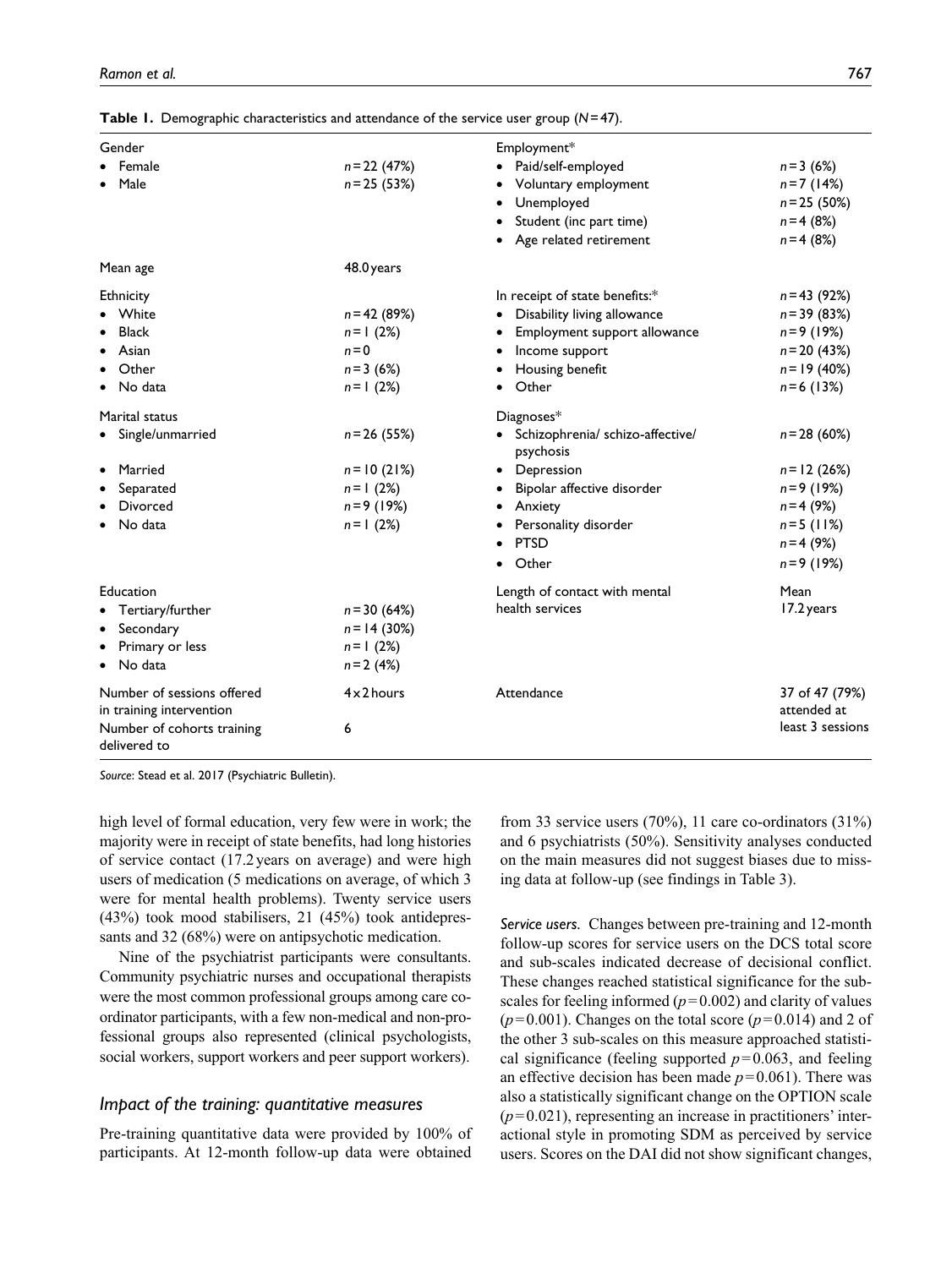|                                                         | Care coordinators $(n=35)$                      | Psychiatrists $(n = 12)$                         |              |
|---------------------------------------------------------|-------------------------------------------------|--------------------------------------------------|--------------|
| Gender                                                  |                                                 |                                                  |              |
| Female                                                  | $n = 27(77%)$                                   | $n = 6$ (50%)                                    |              |
| Male<br>$\bullet$                                       | $n = 8(23%)$                                    | $n = 6$ (50%)                                    |              |
| Mean age                                                | 45.0 years                                      | 46.4 years ( $n = 4$ no data)                    |              |
| <b>Ethnicity</b>                                        |                                                 |                                                  |              |
| White                                                   | $n = 31(89%)$                                   | $n = 6(50\%)$                                    |              |
| Black                                                   | $n = 1$ (3%)                                    | $n = 0$ (0%)                                     |              |
| Asian                                                   | $n = 1$ (3%)                                    | $n = 3(25%)$                                     |              |
| Other                                                   | $n = 1$ (3%)                                    | $n = 1$ (8%)                                     |              |
| No data<br>٠                                            | $n = 1$ (3%)                                    | $n = 2(17%)$                                     |              |
| Job title                                               |                                                 | Grade                                            |              |
| CPN/Nurse                                               | $n = 11(31%)$                                   | • Consultant                                     | $n = 9(75%)$ |
| Occupational therapist<br>٠                             | $n = 9(26%)$                                    | Speciality doctor                                | $n = 1$ (8%) |
| Clinical psychologist<br>٠                              | $n = 2(6%)$                                     | • Trainee                                        | $n = 2(17%)$ |
| Social worker<br>٠                                      | $n = 2(6%)$                                     |                                                  |              |
| Support time and recovery worker<br>٠                   | $n = 6$ (17%)                                   |                                                  |              |
| Peer support worker<br>٠                                | $n = 2(6%)$                                     |                                                  |              |
| • Team leader/deputy manager                            | $n = 3(9%)$                                     |                                                  |              |
| Mean duration in current post:                          | 5.9 years ( $n = 1$ no data)                    | 4.5 years ( $n = 1$ no data)                     |              |
| Mean duration in current team:                          | 5.5 years ( $n = 1$ no data)                    | 3.2 years ( $n = 2$ no data)                     |              |
| Number of sessions in training<br>intervention offered: | $3 \times 1.5$ hours                            | $2 \times 2$ hours                               |              |
| Number of cohorts training delivered to:                | $2+1$ (team training)                           | $2 + 1$ (team training)                          |              |
| Attendance:                                             | 20 of 21 (95%) attended at<br>least 2 sessions: | 6 of 10 (60%) attended both training<br>session: |              |
|                                                         | 14 attended team training day                   | 2 attended team training day                     |              |

**Table 2.** Demographic characteristics and attendance of clinicians.

Source: Stead et al. 2017 (Psychiatric Bulletin).

\*a person may have more than one diagnoses attributed to them.

remaining constant at a neutral to positive position on average between baseline and follow-up (*p*=0.321). Service users' ratings of the quality of their therapeutic relationships were in the neutral to positive range, but significantly lower for their psychiatrist than for the other mental health practitioner involved at both baseline and follow-up  $(p<0.001)$ . Ratings of both these relationships showed no changes between baseline and follow-up in both total scores and sub-scales.

On the single item CPS ratings of medication decisionmaking with psychiatrists, the modal preferred style was consistently 'the doctor and I make the decision together' (indicated by 69% of the respondents at baseline and 56% at follow-up). No respondents indicated a preferred style which did not involve them in decision-making to some extent.

Ratings of how medication decisions are usually made showed that both at baseline and follow-up the majority of responses were split between 'the doctor and I make the decision together' and 'the doctor makes the decision after seriously considering my opinion' (66% of the respondents at baseline and 78% at follow-up gave one of these responses). At baseline, 10 service users (31%) selected 'the

doctor makes the decision' to describe usual medication decision-making, compared to only 3 (9%) at follow-up.

*Practitioners.* As numbers at the follow-up were small, analysis was conducted on both practitioner groups together. This provided a baseline sample of 47 and a follow-up sample of 17. Analysis carried out on each group separately produced very similar results to those of the combined sample. At both baseline and follow-up, practitioners rated their relationship with a service user whose medication management was 'very satisfactory' as significantly better than for someone for whom this was 'problematic' ( $p=0.002$  at baseline,  $p<0.000$  at follow-up). No significant changes in these ratings were found between baseline and follow-up.

#### *Service use and costs*

Service use information shows decreases in hospitalisation and increases in community activities for all but two service users at follow-up. For 39.7% of service users reduced decisional conflict following the intervention was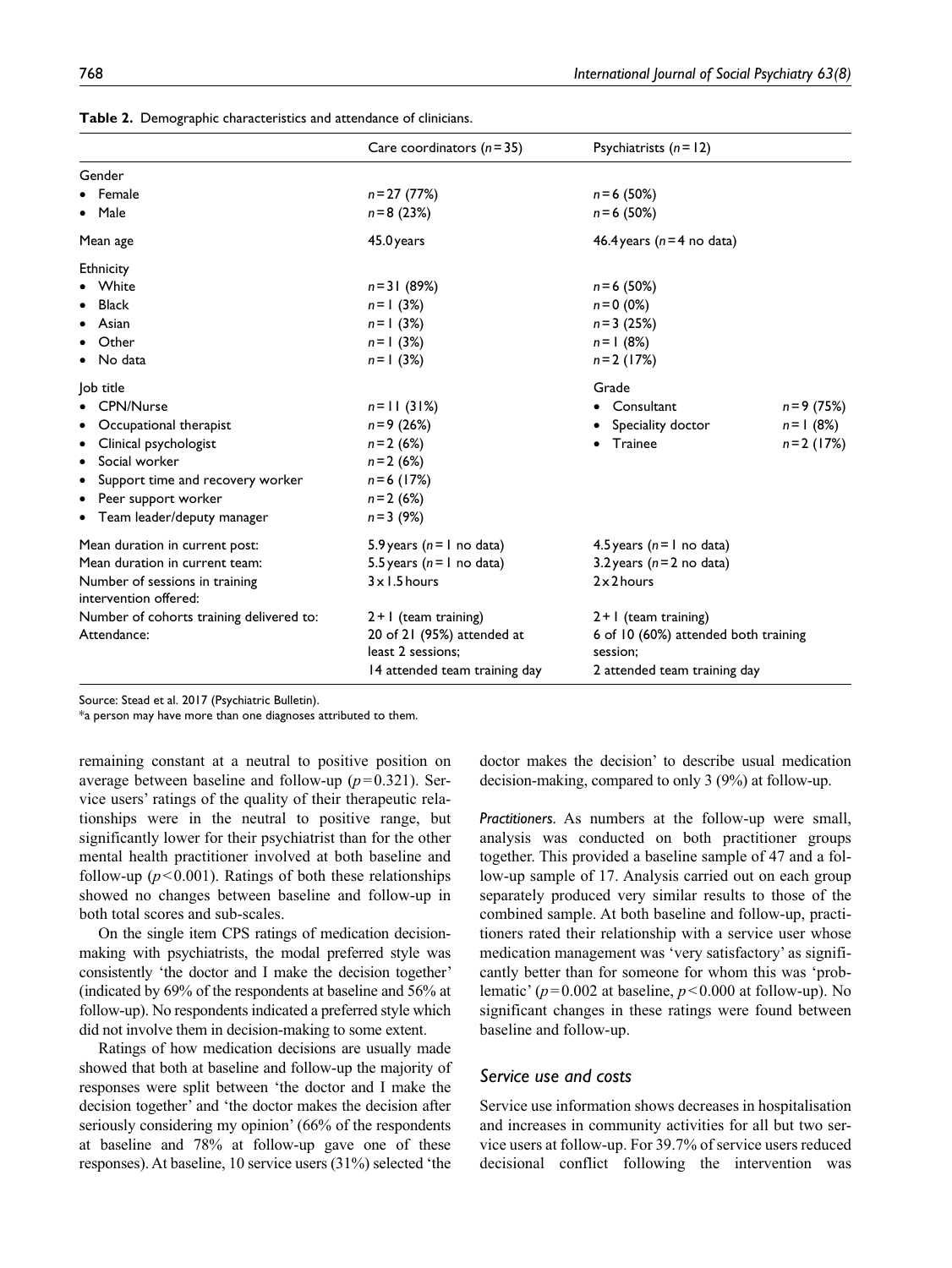| (N)                     | Pre-SHiMME<br>training | 12-month<br>follow up | Mean<br>diff. | 95% conf.<br>interval | T(df)       | b-value<br>(1 tailed) |
|-------------------------|------------------------|-----------------------|---------------|-----------------------|-------------|-----------------------|
|                         | Mean (SD)              | Mean (SD)             |               |                       |             |                       |
| DCS Total (32)          | 41.2(22.2)             | 31.7(15.7)            | 9.45          | $1.15$ to 17.83       | 2.32(32)    | $0.014*$              |
| <b>Subscales</b>        |                        |                       |               |                       |             |                       |
| Informed $(31)$         | 46 (24)                | 30.7(21)              | 15.3          | 5.46 to 25.58         | 3.17(32)    | $0.002**$             |
| Values clarity (32)     | 39.3 (25.9)            | 24.7 (18.6)           | 14.6          | 5.43 to 23.74         | 3.25(32)    | $0.001**$             |
| Support (32)            | 42.5 (25.7)            | 34(21.4)              | 8.4           | $-2.52$ to 19.45      | 1.57(32)    | 0.063                 |
| Uncertainty (32)        | 43.5 (30.4)            | 38.5 (22.9)           | 5             | $-6.94$ to 16.84      | 0.85(32)    | 0.201                 |
| Effective decision (32) | 37.3(21.3)             | 30.9(17.7)            | 6.5           | $-1.82$ to $14.71$    | 1.59(32)    | 0.061                 |
| OPTION (32)             | 56.7 (18.3)            | 64.1 (18.5)           | $-7.4$        | $-14.6$ to $-0.28$    | $-2.12(32)$ | $0.021*$              |
| DAI (33)                | 2.8(4.8)               | 2.5(5.1)              | .3            | $-1.11$ to 1.79       | 0.47(32)    | 0.321                 |

**Table 3.** Primary service user outcomes: DCS, OPTION and DAI measures.

\**p*<0.05, \*\**p*<0.01.

associated with lower service use costs, while for 57.5% this was associated with slightly increased costs. Long periods of hospitalisation for 2 individuals contributed substantially to increased costs. These findings indicate the potential of lowering costs in a larger sample.

# *Experiences of the training: feedback questionnaires*

Immediate post programme feedback data were obtained from 33 (70%) service users, 22 (63%) care coordinators and 6 (50%) psychiatrists. The training programme mostly met respondents' expectations, and high levels of satisfaction with its content and pitch of teaching were reported by the majority of service users and care coordinators. Comments included '*I feel more able to influence my treatment rather than taking a passive role*' (service user*); 'Overall I found it very informative and I feel it's given me more confidence in this area*' (care-coordinator).

Psychiatrists' evaluations of the content and level of teaching were more mixed:

Well, it would be good to set realistic expectations, because some people, especially people with schizophrenia they sometimes have a lack of insight... so on one hand it may make their relationship much closer and better on the other hand that might also lead to some confrontation about ... now I have read a few side effects about the medication I want to stop my medication. (PSY06)

the approach to the topic occasionally felt stereotypical towards psychiatrists and how they liaise with patients. Psychiatrists were portrayed in a negative light; at some points the approach underestimated psychiatrists' knowledge or interest in collaborative work. (PSY01)

All stakeholder groups particularly valued opportunities for discussion, exchange of ideas and experiences with peers. Practitioners appreciated suggestions for information and SDM support tools. Use of the project website

was variable, with most psychiatrists, about half of service users, but less than a third of care coordinators having accessed the website.

Both groups of practitioners considered the programme relevant to their clinical practice, but were less certain that it would shape their future practice. Service users too were cautious about the future impact of the programme on practice (see further discussion in Stead et al. (2017).

# *Experienced impact of the training: semi-structured interviews at 12-month follow-up*

Interviews with service users reflected the generally positive views seen in post-training feedback. High levels of satisfaction were explained in terms of feeling empowered, increased understanding of their experiences by practitioners, and an improved sense of wellbeing. They valued also the group-based nature of the training that enabled peer support and social connections. Areas earmarked for improvement in the training programme were information technology (IT) arrangements, request for more sessions and managing group dynamics:

It definitely makes me ask questions about what's being offered, you know, wanting to be really clear what the side effects are as well as the helpfulness of the drug. I think to speak up and not be so kind of placid always and just accepting what people say, but questioning what it is that I am being offered. Yeah, I think I feel more confident about going to see the psychiatrist than I did initially, yeah. (Service user)

Interviewed care co-ordinators' and psychiatrists' views at the immediate post-programme feedback were similar to their views at 12-month follow-up. Care co-ordinators valued the training more than psychiatrists, citing the value of time and space to reflect on SDM, the usefulness of the informal yet challenging approach to training, and the opportunity to develop their practice: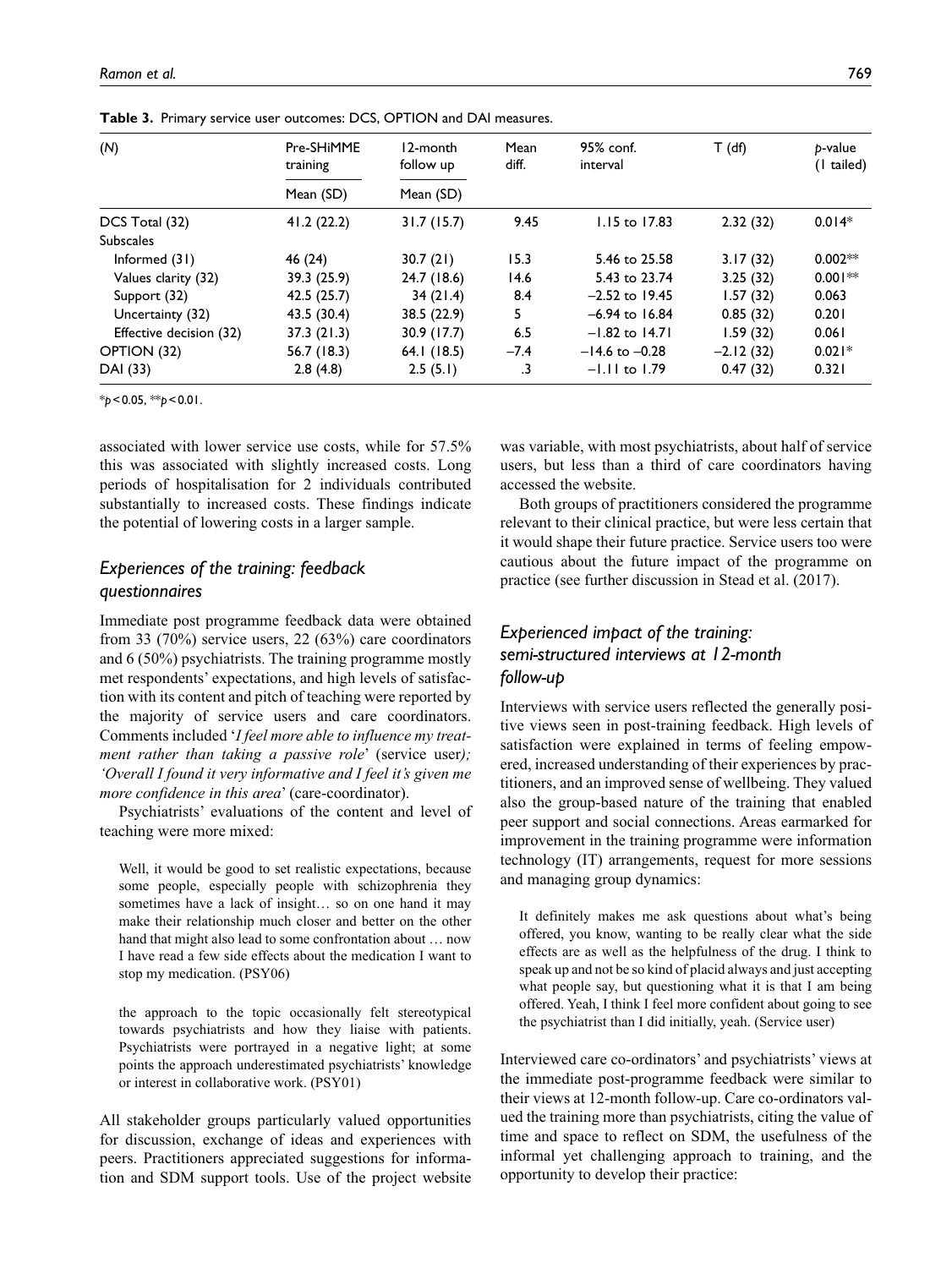I've worked with a few clients where they've never thought about opening up about medication, and they've had the belief that actually it is already decided and that they don't have a choice. So the project has been really good for opening that up… and it sort of broadened my awareness of that importance of sharing, and if I hadn't have done the project I don't know whether that awareness would have been as prominent as it is now. (Care co-ordinator)

Some practitioners felt they had gained confidence to open dialogues about medication with service users, and had become more aware of the importance of helping service users in having a choice:

I think I am definitely much more open and … I don't feel so scared of having those medication conversations, because obviously there's always that fear, as soon as you start talking about medication, what's going to happen, there's always that fear of what's the next step. And I think having done the project I don't feel that fear, I feel quite comfortable, with service user, about what they would like, what they see would be the best for them and having that open discussion … and being able to come up with a mutual decision. (Care co-ordinator)

Yes. I think it has had impact in different ways; in my meetings with the patients, in my care plan reviews or medication reviews, I have been more focused in sharing more information, proposing different options, granting to the patient the final choice about medication. (Psychiatrist)

One psychiatrists spoke about experiencing tensions between his medical responsibility and the risks associated with reducing medication, stating 'that's why I am pulling my hair with this shared decision'. Improvements were called for in reducing the focus on decision-aid forms, their length and format. Asked about using SDM in the future, more service users and care co-ordinators than psychiatrists said they would like SDM to be an integral part of everyday practice.

## **Discussion**

This is the first UK based study to develop and evaluate a training intervention to promote SDM for psychiatric medication that targets *both* service users and practitioners. The generally high level of attendance at training sessions suggests good acceptability and engagement. This was confirmed by service users' end of training feedback and 12-month follow-up interviews. Feedback from practitioners at these two points was also positive, although less so among psychiatrists.

Quantitative measures showed encouraging changes among service users. They reported significantly reduced decisional conflict scores. Statistically significant changes were found on DCS sub-scales measuring feeling informed and clarity about personal values underpinning decisions, both of which may contribute to service users feeling more empowered and developing greater confidence in decisional involvement and self-management (Stovell et al.,

2016). They indicated clear and consistent preferences for equal roles with psychiatrists in medication decision-making. Their ratings of usual practice suggested that doctors tended to have greater decision-making roles, especially at baseline when a third of respondent endorsed the most extreme statement ('the doctor makes the decision') suggesting little or no involvement. No changes in service users' attitudes to medication were found following training. Similarly, neither service users nor practitioners reported changes in therapeutic relationship quality, with service users consistently rating relationships with prescribing psychiatrists as less strong than for other practitioners involved in medication management.

Most existing SDM research in mental health focuses on attitudes of service users and practitioners, with fewer studies developing decision making aids or evaluating their application. Compared to a decade ago, there is currently more interest in promoting SDM across stakeholder groups and countries. However, it is still rare to find an articulation of the conceptual aspects of SDM, and the differential power relations related to it (Kaminskiy, 2015; Morant et al., 2015).

The connection of SDM to the strengths approach and the new meaning of recovery, and its role in enhancing therapeutic alliances is beginning to be reflected in the literature (e.g. Deegan et al., 2008). For some, SDM is a potential route to increasing service users' agency and selfmanagement (The King's Fund, 2011), while for others it is a tool to enhance treatment adherence (Nice, 2009).

#### **Strengths and limitations**

The project had a strong co-production ethos between researchers, service users and practitioners. This ensured that the agendas and concerns of both service users and practitioners were reflected in the design and delivery of the intervention (Stayley, 2014). Training content recognised the significance of power, and the need to acknowledge and challenge power inequalities among partners to the SDM process. Thus, assertiveness training was included for service users, while practitioners heard direct service user experiences, and were exposed to being trained by both professionals and service user trainers as equals.

Although the study had broad inclusion criteria, these depended on clinicians' interpretations. Training for practitioners did not provide sufficient opportunities for post training support. While the decision aids forms were subject to three developmental cycles, practitioners remained unconvinced of their practical utility, and their uptake was low.

There are several methodological limitations of the training evaluation. Response rates at 12-month follow-up were poor among practitioners – due primarily to demoralisation resulting from service reorganisation – sample sizes were small, and there were no comparison group. These limit the strength and generalisability of the conclusions we are able to draw from the quantitative data. However, triangulating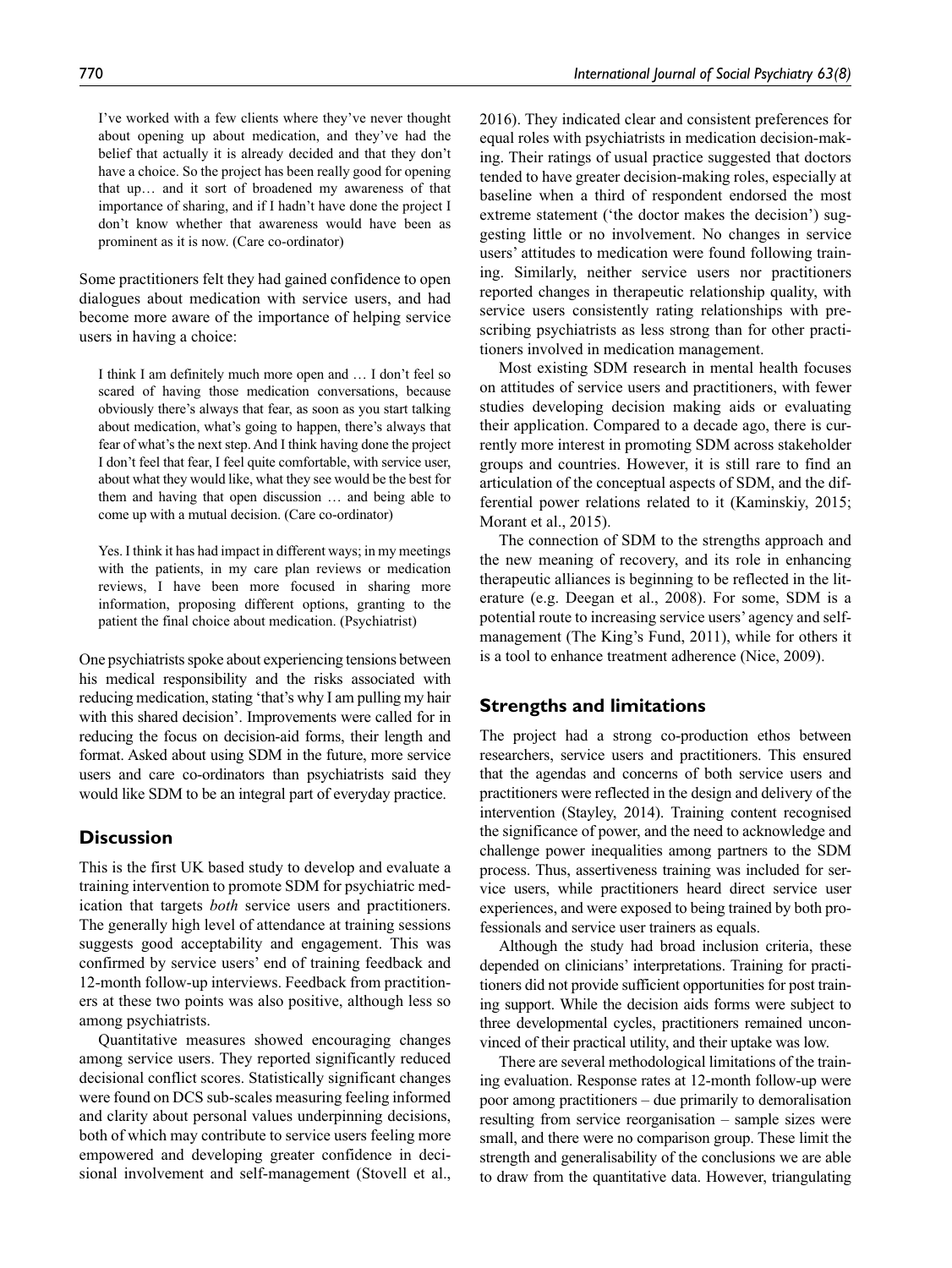with other data sources – training feedback and semi-structured interviews at 12-month follow-up – allows us to build up a rich, if tentative, picture of the strengths, weaknesses and impact of the training programme.

# **Practice implications and further developments**

The training intervention developed in this study provided a largely feasible and acceptable way of enhancing SDM relating to psychiatric medication. This suggests it is possible to move towards more equal and collaborative discussion and decision processes between people who take medication and their key providers in medication management. The project also highlights the value of including a wide range of mental health practitioners in SDM training. Compared to psychiatrists, care co-ordinators have more regular contact with service users, including in service users' home environment. Although most of them do not make medication decisions, they can discuss both positive and negative impacts of medication, and may have greater awareness than psychiatrists of how it impacts on service users' social functioning. Hence, this group is well-placed to implement components of SDM such as supporting service users to access appropriate medication information or raise concerns with psychiatrists.

The frequency and nature of repeat or 'top-up' training for practitioners required to ensure sustainability of these principles over time to become embedded in clinical practice remains unexplored in this article. The training programme is relatively simple, short and inexpensive, and could be easily adapted for implementation in many mental health settings. Given that service user participants in this study had long-term experiences of primarily severe mental health problems, similar training interventions may be as, or more, effective for those experiencing shorter or milder forms of mental ill-health. There is also potential for broadening the scope of this training to cover non-medical aspects of mental health interventions.

The less positive response to the programme of psychiatrists than care-coordinators warrants further exploration. Existing research highlights psychiatrists' focus on an assumed lack of insight by service users of their mental ill-health as a key barrier to engaging in SDM (Shepherd, Shorthouse, & Gask, 2014). Engaging trainee psychiatrists early on in their career in the training of SDM, alongside service users, would be a useful move in this direction. The NHS Trust within which this work was conducted has taken on SDM as a preferred policy across all pathways, and now provides training on SDM processes to additional groups of practitioners (e.g. non-medical prescribers), and service users. The impact and organisational processes of embedding this type of innovation in standard mental health practice is worthy of research attention. The results indicate the value of conducting a larger research study

that incorporates a randomised design with more representative samples across multiple settings.

#### **Acknowledgements**

We wish to thank all participants in this study. In particular, we wish to thank Fiona Blake, Judy Dean, Furhan Iqbal, Sheena Mooney, Carole Morgan, Mary Jane O'Sullivan and Sarah Rae.

#### **Funding**

The author(s) disclosed receipt of the following financial support for the research, authorship, and/or publication of this article: Funding was provided by the National Institute for Health Research under its Research for Patient Benefit (RfPB) programme (PG-BG- 0909-20054), for which we are grateful. Views expressed are those of the authors and do not necessarily represent those of the NHS, the NIHR or the Department of Health.

#### **References**

- Ahmed, N., Ellins, J., Krelle, H., & Lawrie, M. (2014). *Personcentred care: From ideas to action* (bringing together the evidence on shared decision making and self-management support). London, England: The Health Foundation.
- Braun, V., & Clark, V. (2006). Using thematic analysis in psychology. *Qualitative Research in Psychology*, *3*, 77–101.
- Bunn, H., & O'Connor, A. (1996). Validation of client decisionmaking instruments in the context of psychiatry. *Canadian Journal Nursing Research*, *28*, 13–27.
- Charles, C., Gafni, A., & Whealan, T. (1999). Decision making in the physician-consumer encounter: Revising the shared treatment decision making model. *Social Sciences and Medicine*, *49*, 651–661.
- Chisholm, D., Knaap, M. R. J., Knudson, H. C., Ammadeo, F., Gaite, L., & Winjgaarden, B. V. (1999). Client socio demographic and service use Epsilon study. *British Journal of Psychiatry*, *177*(Suppl. 39), s28–s33.
- Clark, M. (2015). Co-production in mental health care. *Mental Health Review Journal*, *20*, 213–219.
- Coalition for Collaborative Care: Action for Long-Term Conditions. (2017). Available from [http://coalitionforcol](http://coalitionforcollaborativecare.org.uk)[laborativecare.org.uk](http://coalitionforcollaborativecare.org.uk)
- Craig, P., Dieppe, P., Macintyre, S., Michie, S., Nazareth, I., & Petticrew, M. (2008). *Developing and evaluating complex interventions: New guidance*. London, England: MRC.
- Curtis, L. (2009). *Unit costs of health and social care*. Canterbury, UK: PSSRU.
- Davidson, L., Tondora, J., Pavlo, A., & Stanhope, V. (2017). Shared decision making within the context of recoveryoriented care. *Mental Health Review Journal*, *22*, 179–190.
- Deegan, P. E. (2010). Web application to support recovery and shared decision making in psychiatric medication. *Psychiatric Rehabilitation Journal*, *34*, 23–28.
- Deegan, P. E., Rapp, C. A., Holter, M., & Riefer, M. (2008). A programme to support shared decision making in an outpatient psychiatric medication clinic. *Psychiatric Services*, *59*, 603–605.
- Degner, L., Kristjanson, L., Bowman, D., Sloan, JA., Carriere, K. C., O'Neil, J., ... Mueller, B. (1997). Information needs and decisional preferences in women with breast cancer. *JAMA*, *277*, 1485–1492.